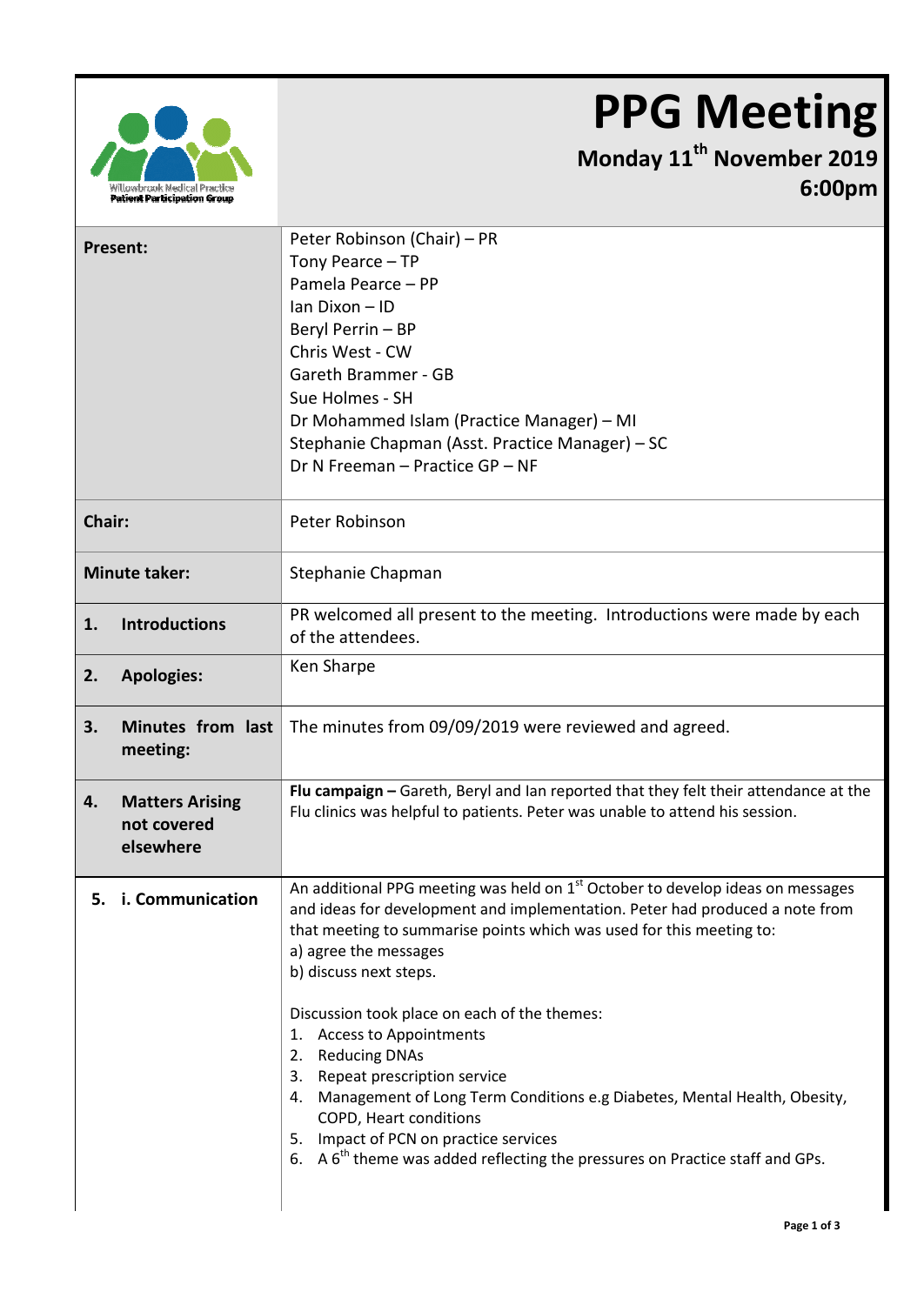|                                                                      | The broad content of each theme was agreed but in each case work needs doing to<br>create succinct messages from the detail provided in the document produced on 1 <sup>st</sup><br>October.                                                                                                                                                                                                                                                                                                                                                                                                                                                                                                                                                                                                                                                                                                                                                                                                                                                   |
|----------------------------------------------------------------------|------------------------------------------------------------------------------------------------------------------------------------------------------------------------------------------------------------------------------------------------------------------------------------------------------------------------------------------------------------------------------------------------------------------------------------------------------------------------------------------------------------------------------------------------------------------------------------------------------------------------------------------------------------------------------------------------------------------------------------------------------------------------------------------------------------------------------------------------------------------------------------------------------------------------------------------------------------------------------------------------------------------------------------------------|
|                                                                      | Discussion took place about how these messages could be delivered. The priority is<br>to create short, clear messages that are very visible and stand out from other<br>information being presented through media such as the JX TV. The importance and<br>value of graphics was made. Pictures help to create understanding more quickly<br>than words and 'Humour' can be used to create interest in messages.<br>There was general agreement with the pro's and con's of the comments about the 6<br>themes on delivery;<br>1. JX TV screen, media easily changed and can show messages in easiest possible<br>way.<br>2. practice newsletters or emails / texts<br>3. Notice Board / Posters<br>4. Web site<br>5. Patient experience messages (already being used on JX TV about Cancer) - Pam<br>talked about her experience and Tom and Beryl were prepared to construct a short                                                                                                                                                         |
|                                                                      | piece about their experiences.<br>6. We felt that the Practice staff would have views which can add to the strength of<br>the messages. There were some aspects of how the Practice is developing services<br>mentioned in the 1 <sup>st</sup> October paper which highlight the benefits that the staff bring<br>to patient treatment.                                                                                                                                                                                                                                                                                                                                                                                                                                                                                                                                                                                                                                                                                                        |
|                                                                      | The focus needs to be on a campaign of a drip feed / phased approach introducing<br>themes (rather than trying to cover all messages at once) which raises interest and<br>builds on receptivity (needs to be evaluated in some way to assess impact of the<br>campaign).                                                                                                                                                                                                                                                                                                                                                                                                                                                                                                                                                                                                                                                                                                                                                                      |
|                                                                      | <b>Next Steps:</b><br>Mohammed & Steph to discuss the outcomes of the meeting with Practice staff<br>and GPs                                                                                                                                                                                                                                                                                                                                                                                                                                                                                                                                                                                                                                                                                                                                                                                                                                                                                                                                   |
|                                                                      | Kate will be asked to provide some time to create the succinct messages needed<br>for the different media to be used and give the PPG a flavour of her approach.<br>The 13 <sup>th</sup> January 2020 PPG meeting to review Kate's work and the PPG delivered<br>$\bullet$<br>activities for the year which build on the messages.                                                                                                                                                                                                                                                                                                                                                                                                                                                                                                                                                                                                                                                                                                             |
|                                                                      | Start the ball rolling with JX TV themes.<br>٠                                                                                                                                                                                                                                                                                                                                                                                                                                                                                                                                                                                                                                                                                                                                                                                                                                                                                                                                                                                                 |
| 5. ii. Brief presentation<br>by Peter on<br>Primary<br>Care network. | Peter described the structures of health & Social care transformation for the whole<br>of Nottinghamshire. The Integrated care system (ICS) sets strategy for all service<br>development and commissioning. Local powers for Mid Nottinghamshire (Mansfield,<br>Ashfield, Newark & Sherwood) are delegated partly to the Integrated Care Providers<br>(ICP) which support primary care, hospitals, ambulance and mental health trusts and<br>ensure service delivery processes place the patient at their centre. The ICP supports<br>Primary Care Networks (PCNs) who are responsible for locality level development of<br>primary care and partnerships with community providers, local hospitals, voluntary<br>sector services and engagement with the public. PPGs are key parts of the patient<br>engagement processes. New primary care services are being delivered by Social<br>Prescribing Link Workers and Clinical Pharmacists who work across all practices in<br>the PCN locality. Willowbrook is part of the Ashfield North PCN. |
| 6. Practice Update &<br><b>AOB</b>                                   | MI informed the group that our Social Prescriber, Sylvia, will attend the practice<br>each Wednesday and Pranal, Community Pharmacist, will be at the practice Tuesday<br>& Thursday's.                                                                                                                                                                                                                                                                                                                                                                                                                                                                                                                                                                                                                                                                                                                                                                                                                                                        |